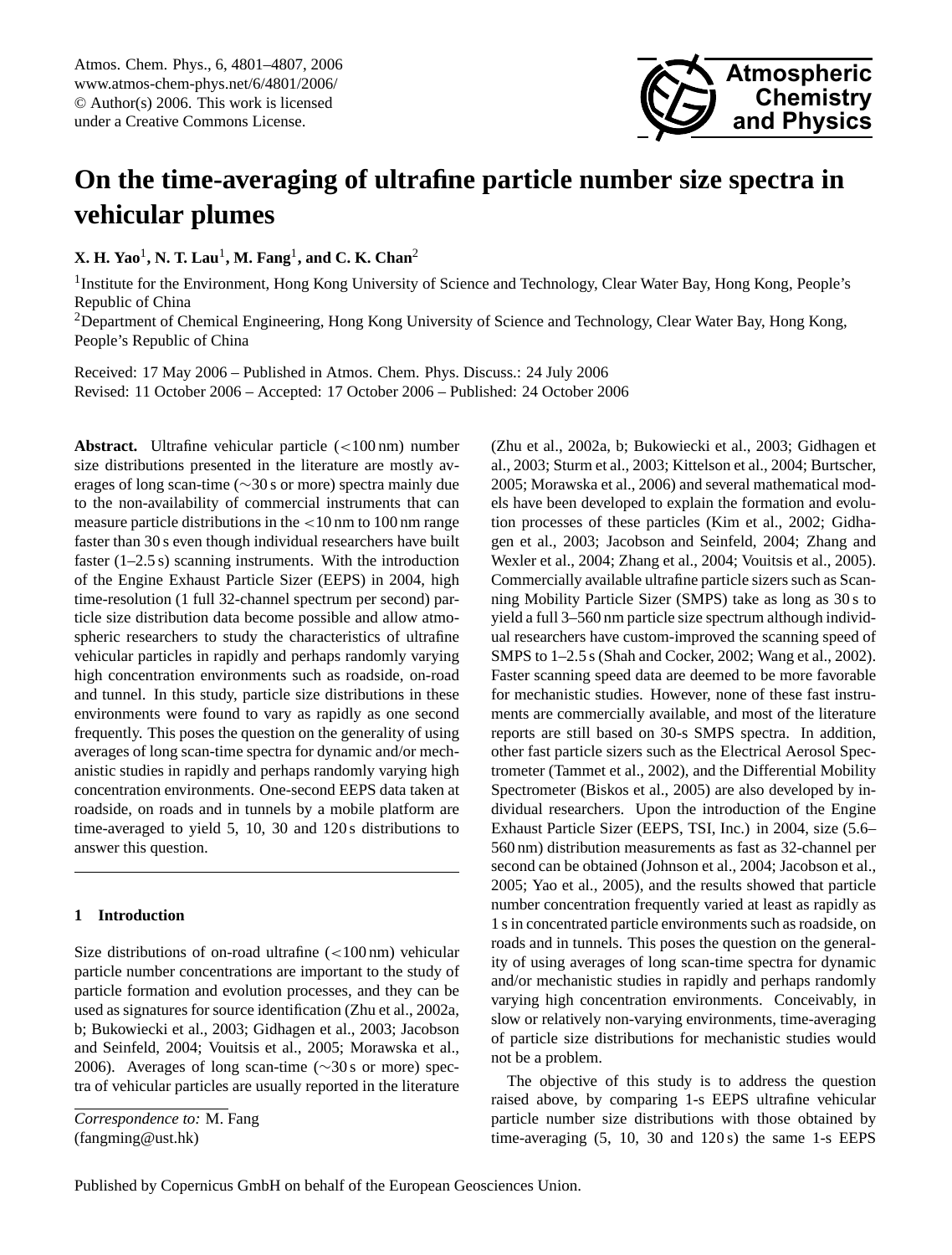

**Fig. 1.** Light traffic roadside ultrafine particle concentrations and size distributions, 02:30 p.m., 7 October 2004. **(a)** Concentrations of 10.8, 19.1, 29.4 and 52.3 nm particles, **(b)** Size distributions and 5 s and 10 s time-averaged spectra at  $a_{11}-a_{15}$ , (c) Size distributions and 5 s and 10 s time-averaged spectra at  $b_{11}-b_{15}$ , **(d)** Size distributions at b21–b25, b3−4, **(e)** 30 s and 120 s time-averaged spectra. Note:  $a_{1n}$  are bi-modal size distributions at ∼10 nm and ∼50 nm, b<sub>m</sub> and b<sub>mn</sub> are bi-modal size distributions at ∼10 nm and ∼20 nm; the subscripts reflect different times.

dataset. The implication of numerically averaging these rapidly changing data is discussed.

## **2 Experimental**

The Mobile Real-time Air Monitoring Platform (MAP) has been used since 2002 to obtain temporal and spatial size distributions of ultrafine particles as it traveled or parked at roadsides as a stationary station to obtain time-series air pollutant data. Detail specifications of MAP are reported in Yao et al. (2005). There are two state-of-art fast response particle counters onboard: Engine Exhaust Particle Sizer (5.6–560 nm, 1 s per 32-cut scan), and Electrical Low Pressure Impactor (ELPI, 12 cuts ranging  $0.03-20 \mu m$  at a scan rate of 1 s) (Dekati, Ltd.). Stand-alone gas analyzers for  $SO_2$ ,  $NO_x$ ,  $CO$  and  $O_3$  (API, Inc., response time from 10 s to 20 s) and an aethalometer (Magee Scientific, response time is 5 s) for black carbon (BC, total particles) yields realtime data for these species. A composite global positioning system (GPS)/digital compass/speedometer navigation system and an automatic weather station are also used. MAP has a forward-pointing isokinetic, unidirectional sampling probe for taking aerosol samples at a vehicle speed of 50–  $70 \text{ km hr}^{-1}$ . The nominal vehicle speed is 60 km hr<sup>-1</sup>. It can be deployed as a conventional stationary monitoring facility with an omni-directional PM10 inlet (R&P, Corporation). The probe is on the top of the front of the vehicle and is ∼4 m above ground level. The exhaust is at the tail end of the vehicle, a distance of ∼2 m from the probe in horizontal direction. In the normal driving mode, any self-contamination is thus circumvented. Depending on the distance between MAP and the vehicles ahead, the samples can either be localized plumes directly from the vehicles in front or a dispersed mixture.

On 23 and 27–28 September and 7–8, 11–14 October 2004, ∼50 h of air pollutant measurements were made and, in particular, ultrafine particle number concentrations using EEPS. The measurements started daily at 10:00 and ended at 16:00. The data taken on 7 and 8 October are analyzed and used in this discussion as examples to demonstrate some of the problems associated with time-averaging ultrafine particles for size distribution studies.

## **3 Results and discussion**

In the afternoon of 7 October 2004, MAP was parked on the roadside to collect high time resolution ultrafine particle data. In Figs. 1a–e are the concentrations (all concentrations are number concentrations unless otherwise specified) of the 10.8, 19.1, 29.4 and 52.3 nm particles and particle size distributions as measured by EEPS for a period of five minutes. No gaseous pollutant data were measured. The traffic was light (<100 vehicles per hour). Several peaks can be seen in the particle concentration (Fig. 1a); they were plumes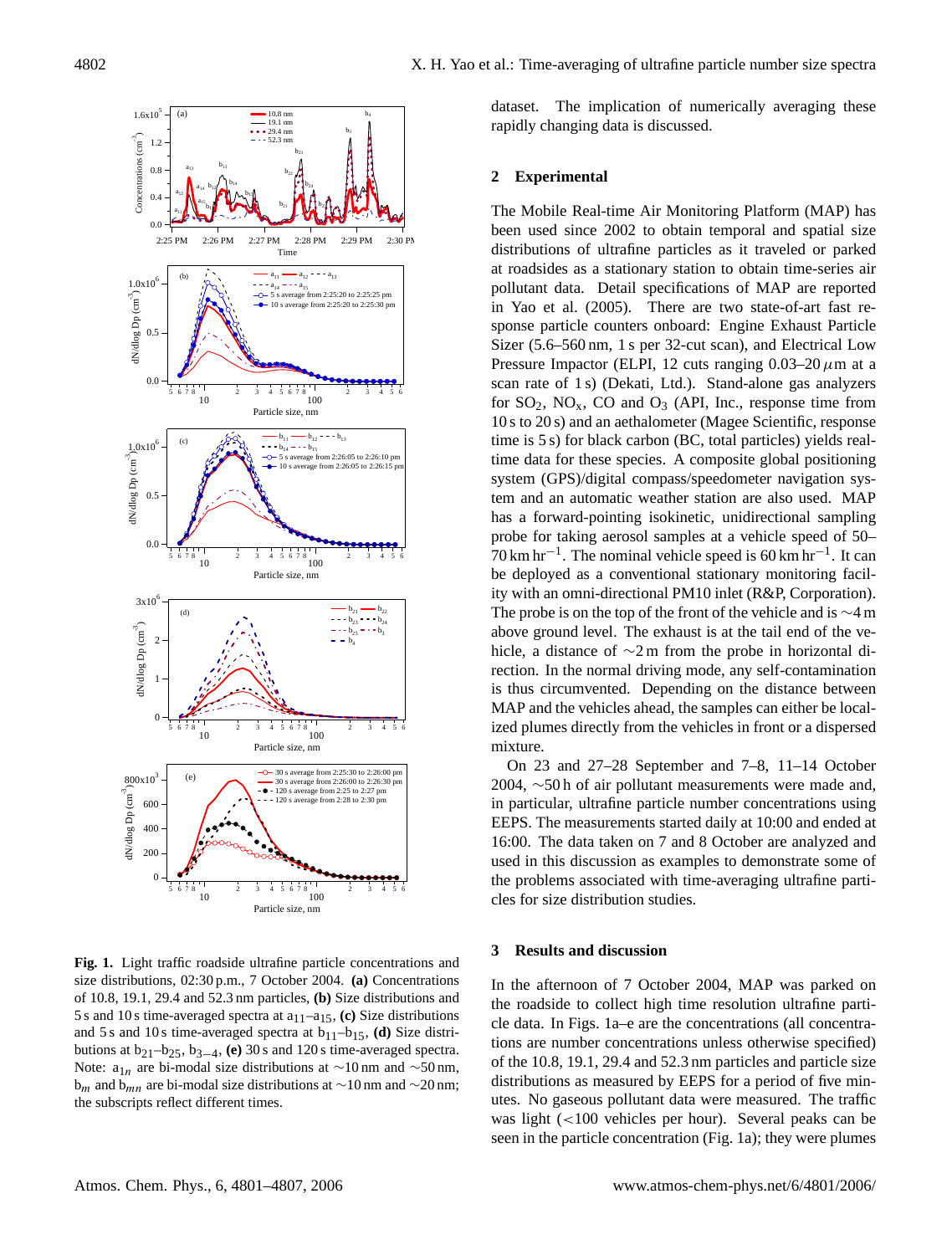

**Fig. 2.** Light traffic roadside ultrafine particle concentrations and size distributions, ∼04:00 p.m. on 7 October 2004. **(a)** Concentrations of 10.8, 19.1, 29.4 and 52.3 nm particles, **(b)** Size distributions at  $a_1$ ,  $a_2$ ,  $a_3$ ,  $a_{41}$ ,  $a_{42}$ ,  $a_{43}$ ,  $a_{44}$ ,  $a_{45}$ ,  $a_{46}$  and  $c_1$ , **(c)** 30 s and 120 s time-averaging spectra. Note:  $a_m$  and  $a_{mn}$  are bi-modal size distributions at ∼10 nm and ∼50 nm, c<sub>1</sub> is a tri-modal size distribution at ∼10 nm, ∼20 nm and ∼50 nm; the subscripts reflect different times.

from vehicles passing by MAP. For these peaks, there are two types of bi-modal distributions: one characterized by the dominant ∼10 nm mode and a minor ∼50 nm mode, and the other by the dominant mode at ∼20 nm and a minor ∼10 nm mode (Figs. 1b–d). Time-averaging these size distribution data for relatively short times (5 and 10 s) yielded distributions that are similar to the original 1 s distributions, however, for relatively long times (30 and 120 s), the resulting distributions can sometimes be distorted and tri-modal size distributions are obtained (Fig. 1e).

In the case when only one type of size distribution dominated such as the light traffic roadside data in Figs. 2a–c, there is no significant change of the particle mode number



**Fig. 3.** On road ultrafine particle concentrations and size distributions, 7 October 2004. **(a)** Concentrations of 10.8, 19.1, 29.4 and 52.3 nm particles, **(b)** CO (ppb), NO<sub>x</sub> (ppb) and BC ( $\mu$ g m<sup>-3</sup>), **(c)** Size distributions at  $a_{11}-a_{15}$ ,  $a_2$  and  $a_3$ , **(d)** Size distributions at  $b_1$ , b21–b25, **(e)** 5 s, 10 s, 30 s and 120 s time-averaging spectra. Note:  $a_{1n}$  and  $a_n$  are bi-modal size distributions at ∼10 nm and ∼20 nm;  $b_n$  and  $b_{mn}$  are bi-modal size distributions at ∼10 nm and ∼50 nm; the subscripts reflect different times.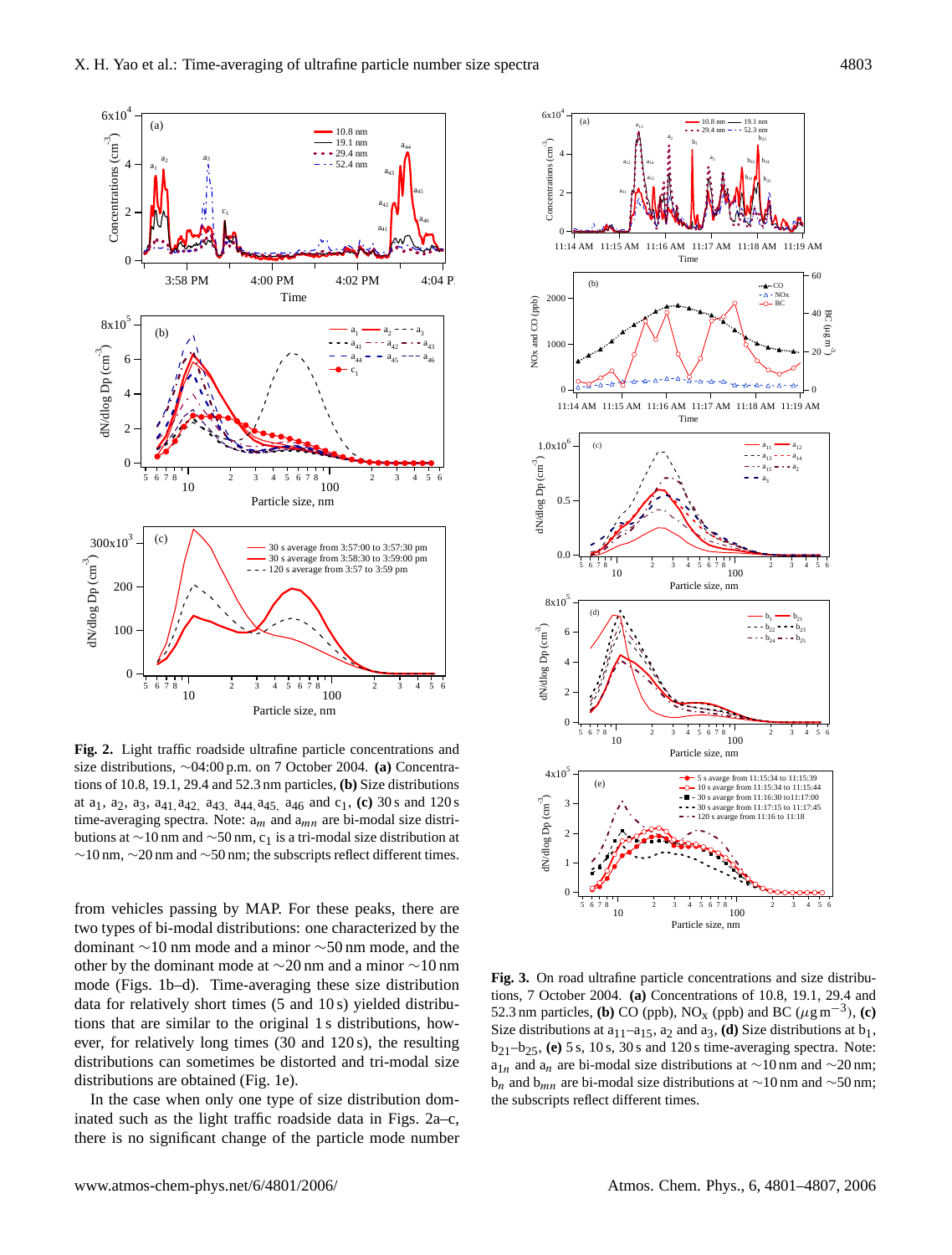

**Fig. 4.** On road ultrafine particle number concentrations and size distributions, 8 October 2004. **(a)** Concentrations of 10.8, 19.1, 29.4 and 52.3 nm particles, **(b)** CO (ppb), NO−x (ppb) and BC  $(\mu g \text{ m}^{-3})$ , **(c)** Size distributions at  $a_1$ ,  $a_2$ ,  $a_3$  and  $a_4$ , **(d)** 30 s and 120 s time-averaging spectra. Note:  $a_n$  are bi-modal size distributions at ∼10 nm and ∼50 nm and the subscripts reflects different times

and diameter between the original and time-averaged distributions.

For on-road data (Figs. 3a–e), particle concentration peaks existed (Fig. 3a) and they were due to plumes from either the vehicles ahead of MAP and/or the vehicles passing by in the opposite lane. The particle peaks  $a_{11}-a_{15}$ ,  $a_2$  and a3, bi-modal size distributions (∼10 nm and ∼20 nm) at different times, coincided with the black carbon (BC) peaks (Fig. 3b) suggesting that they were probably due to emissions from heavy-duty diesel vehicles. On the other hand, low BC concentrations were detected at  $b_1$  and  $b_{21}-b_{25}$ , also bi-modal size distributions (∼10 nm and ∼50 nm) at different times, suggesting emissions from light-duty vehicles such as gasoline-powered cars. Due to longer instrument response times (∼20 s), CO and NOx concentrations are less sensitive than the particle and BC concentration changes.

In Figs. 3c–d, at  $a_{11}$ – $a_{15}$ ,  $a_2$  and  $a_3$ , bi-modal particle size distributions with a dominant mode at ∼20 nm and a minor mode at ∼10 nm are detected. A different bi-modal distribution is observed at  $b_1$  and  $b_{21}-b_{25}$  with a dominant mode at ∼10 nm and a minor mode at ∼50 nm. This difference in the size distribution is attributed to the different evolution of particles in the respective vehicle plumes, including the growth of nucleated particles by gas-condensation and particle-particle coagulation (Zhang and Wexler, 2004; Zhang et al., 2004; Jacobson et al., 2005; Yao et al., 2005). Details of the characteristics of vehicular particles in Hong Kong are reported by Yao et al. (2005). The nucleated particles are believed to be smaller than 3 nm and primary soot particles are usually reported to have a particle mode at about 100 nm in the literature (Harris and Maricq, 2001; Bukowiecki et al., 2003; Kittelson et al., 2004).

Time-averaging (5, 10, 30 and 120 s) the bi-modal distributions resulted in tri-modal patterns with ∼10, ∼20 and ∼50 nm modes or bi-modal distributions with modes at ∼20 and ∼50 nm (Fig. 3e). What happened is particle size distributions from different sources measured at different times are numerically mixed, and, in particular, the 50 nm mode is significantly enhanced. In the literature, these time-averaged size distributions are often attributed to particle evolutions and/or to engine operating conditions (Zhu et al., 2002a, b; Bukowiecki et al., 2003; Gidhagen et al., 2003; Ketzel et al., 2003; Sturm et al., 2003; Morawska et al., 2006). It becomes obvious that numerically mixing physically meaningful particle modes from different sources could and would yield complicated particle spectra, and trying to explain them from an evolutionary point of view may not be valid.

Similar gas and particle data measured for a period of 6 min by MAP traveling on roads on 8 October are in Figs. 4a–d. In this dataset, only one particle size distribution dominated: a bi-modal pattern with a dominant mode at  $∼10$  nm and a minor mode at  $∼50$  nm. Time-averaged (30 s and 120 s) particle size distributions (Figs. 4c and d) are similar to the original size distribution (1 s) and no significant difference on the particle mode number and diameter is detected.

Additional MAP EEPS data collected inside tunnels where particles from multiple sources with much higher concentrations are in Figs. 5 and 6 to further substantiate this discussion. When only one particle size distribution dominated, time-averaged  $(30 s \text{ and } 120 s)$  particle size distributions (Fig. 5d) are similar to the original size distribution (1 s).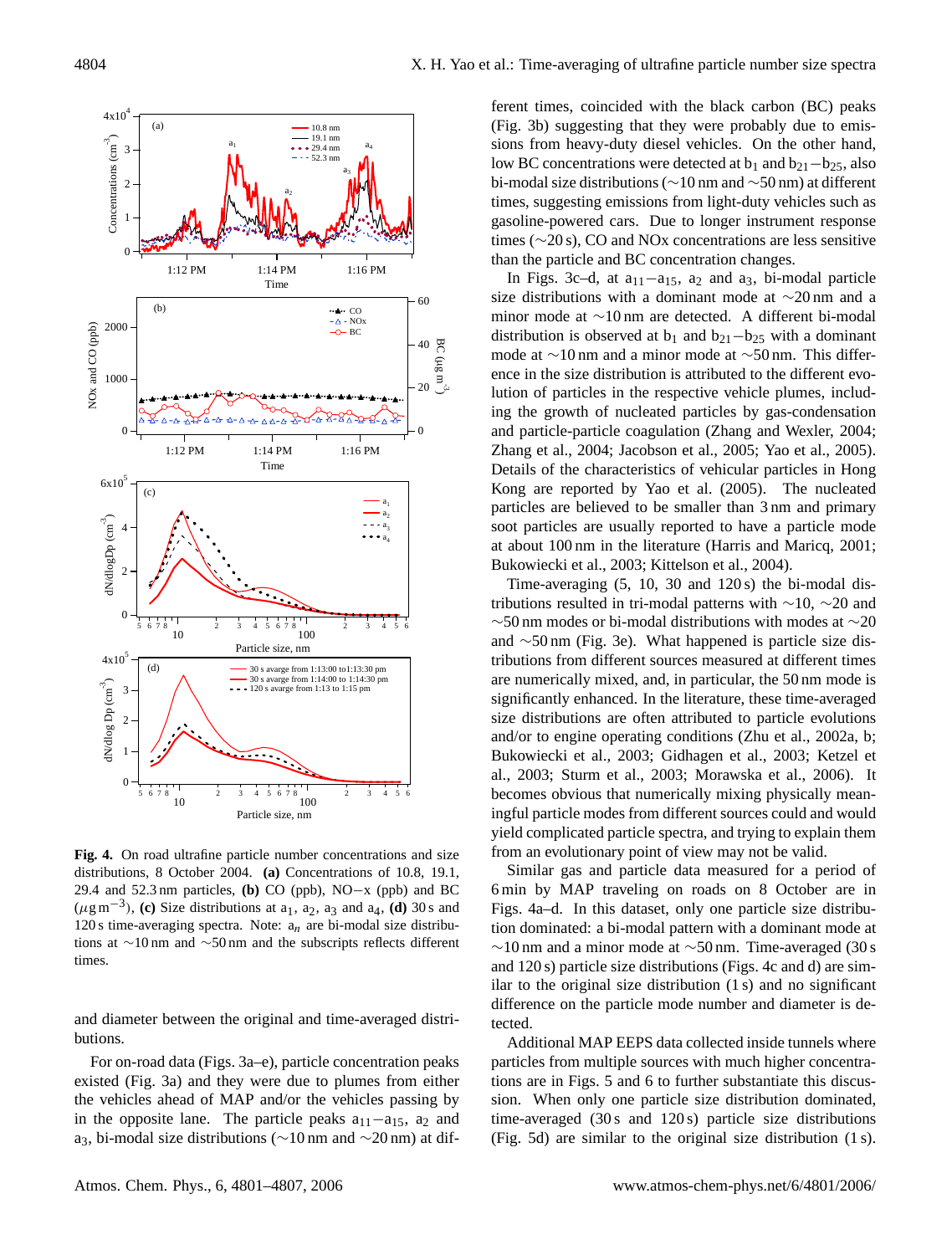

**Fig. 5.** Ultrafine particle number concentrations and size distributions in Tate Cairn's Tunnel, 7 October 2004. Concentrations of **(a)** 10.8, 19.1, 29.4 and 52.3 nm particles, **(b)** Size distributions at  $a_{11}$ ,  $a_{12}$ ,  $a_{21}$  and  $a_{22}$ , **(c)** Size distribution at  $c_1$ ,  $c_2$ , **(d)** 30 s and 120 s time-averaging spectra. Note:  $a_{mn}$  are bi-modal size distributions at  $∼10$  nm and  $∼50$  nm; c<sub>n</sub> are tri-modal size distributions at  $∼10$  nm, ∼20 nm and ∼50 nm; the subscripts reflects different times.



**Fig. 6.** Ultrafine particle number concentrations and size distributions in Tseung Kwan O Tunnel, 7 October 2004. Concentrations of **(a)** 10.8, 19.1, 29.4 and 52.3 nm particles, **(b)** Size distributions at  $a_1$ ,  $b_1$ ,  $c_1$ ,  $a_2$  and  $b_2$  and  $c_2$ , **(c)** Size distributions at  $c_1$ ,  $c_2$ , **(d)** 5 s, 10 s, 30 s and 120 s time-averaging spectra. Note:  $a_n$  are bimodal size distributions at ∼10 nm and ~50 nm; b<sub>n</sub> are bi-modal size distributions at  $\sim$ 10 nm and  $\sim$ 20 nm; c<sub>n</sub> are tri-modal size distributions at ∼10 nm, ∼20 nm and ∼50 nm; the subscripts reflects different times.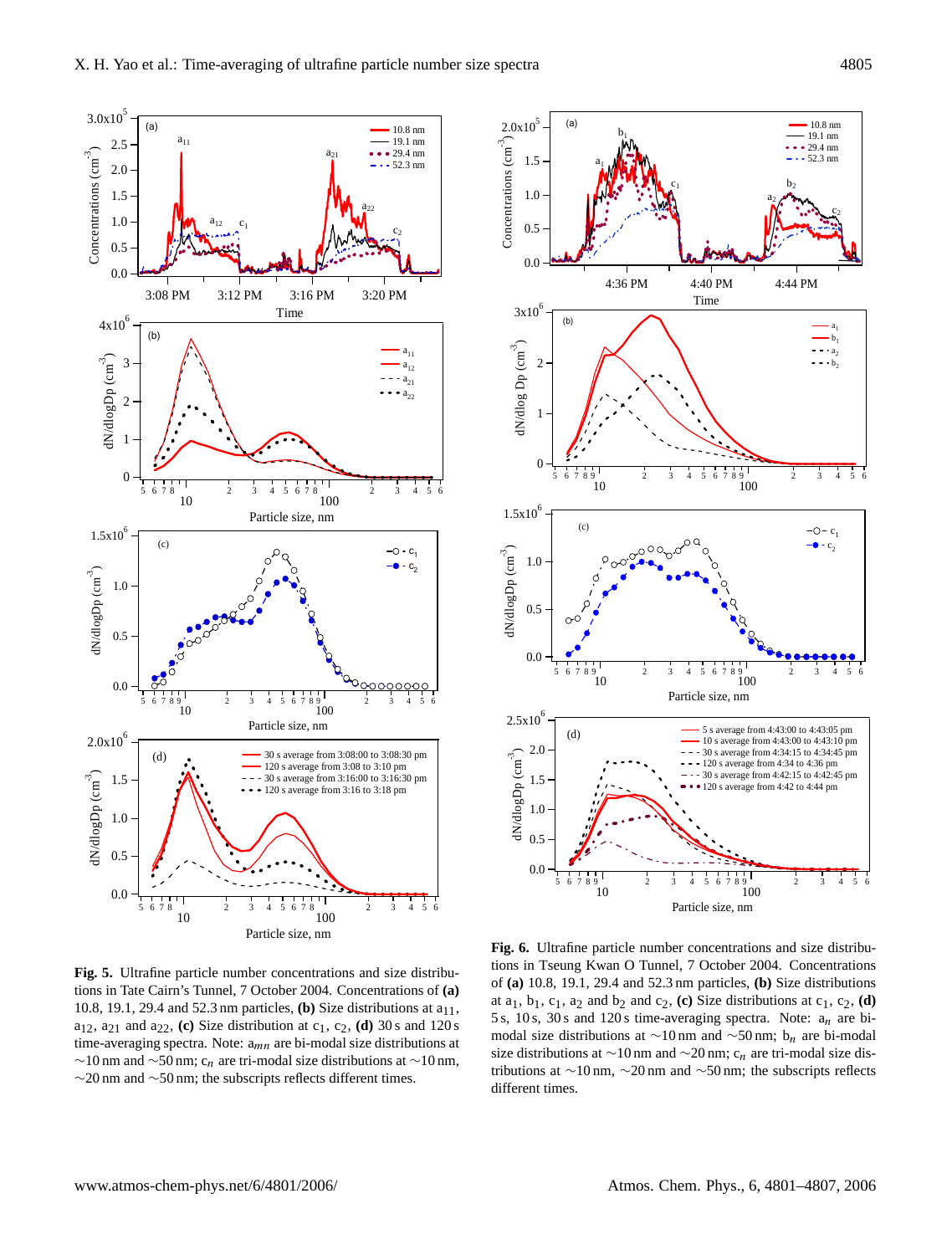When size distribution varies rapidly (in seconds), timeaveraged (5, 10, 30 s and 120 s) particle size distributions display distortions (Fig. 6d) due to the numerical mixing of particles from two types of sources.

What has been demonstrated is time-averaging  $(5-120 s)$ 1-s size distribution data of two different types of particle size distributions can numerically yield a large variety of complicated size distributions, depending on the relative strengths of the respective sources, and in particular, tri-modal size distributions can be obtained. By the same token, a fast particle sizer could also measure particle size distributions that are physically mixed. In Figs. 5b and 6b, in the midsection of the tunnel when only one dominant mode exists, tri-modal distribution is not detected due to the overwhelmingly high concentrations of the smaller particles (∼10 nm). At the end section when no one mode dominates, tri-modal particle size distributions (1 s) are measured in Figs. 5c and 6c. It is possible that these tri-modal size distributions are due to physically mixing particles from different sources and not a true tri-modal distribution from a particular source. Tri-modal distributions were occasionally detected in welldispersed vehicle plumes outside tunnels as shown in Fig. 2b.

### **4 Summary and conclusion**

High time resolution ultrafine particle concentration data in vehicular plumes at roadside, on roads and in tunnels show that they can vary rapidly in the second scale. Timeaveraging of particle size distributions collected in such environments can yield misleading and/or meaningless evolutionary interpretations in that the time-averaged spectra can be vastly different from the real ones. In this case, timeaveraging amounts to numerically mixing particles from different sources. However, in a slow varying atmosphere, timeaveraging may still be justified. To be fair, fast sizers can also measure physically mixed particles.

*Acknowledgements.* This project is sponsored by the Hong Kong Jockey Club Charities Fund for which the team is grateful. TSI, Inc., USA generously loaned the EEPS (Model 3090) to the team without which this study would not have been possible.

Edited by: R. Vautard

#### **References**

- Biskos, G., Reavell, K., and Collings, N.: Description and theoretical analysis of a differential mobility spectrometer. Aerosol. Sci. Technol., 39, 527–541, 2005.
- Bukowiecki, N., Dommen, J., Prévôt, A. S. H., Richter, R., Weingartner, E., and Baltensperger, U.: Fine and ultrafine particles in the Zürich (Switzerland) area measured with a mobile laboratory: an assessment of the seasonal and regional through a year, Atmos. Chem. Phys., 3, 1477–1494, 2003, [http://www.atmos-chem-phys.net/3/1477/2003/.](http://www.atmos-chem-phys.net/3/1477/2003/)

Burtscher, H.: Physical characterization of particulate emissions from diesel engines: a review, J. Aerosol Sci., 36, 896–932, 2005.

- Gidhagen, L., Johansson, C., Ström, J., Kristensson, A., Swietlicki, E., Pirjola, L., and Hansson, H. C.: Model simulation of ultrafine particles inside a road tunnel, Atmos. Environ., 37, 2023–2036, 2003.
- Harris, S. J. and Maricq, M. M.: Signature size distribution for diesel and gasoline engine exhaust particulate matter, J. Aerosol Sci., 32, 749–764, 2001.
- Jacobson, M. K. and Seinfeld, J. H.: Evolution of nanoparticle size and mixing state near the point of emission, Atmos. Environ., 38, 1839–1850, 2004.
- Jacobson, M. Z., Kittelson, D. B., and Watts, W. F.: Enhanced coagulation due to evaporation and its effect on nanoparticle evolution, Environ. Sci. Technol., 39, 9486–9492, 2005.
- Johnson, T., Caldow, R., Pocher, A., Mirme, A., and Kittelson, D. B.: A new electrical mobility particle sizer spectrometer for engine exhaust particle measurements, SAE-2004-01-1341, 2004.
- Ketzel, M., Wåhlin, P., Berkowicz, R., and Palmgren, F.: Particle and trace gas emission factors under urban driving conditions in Copenhagen based on street and roof-level observations, Atmos. Environ., 37, 2735–2749, 2003.
- Kim, D., Gautam, M., and Gera, D.: Parametric studies on the formation of diesel particulate matter via nucleation and coagulation modes, J. Aerosol Sci., 33, 1609–1621, 2002.
- Kittelson, D. B., Watts, W. F., and Johnson, J. P.: Nanoparticle emissions on Minnesota highways, Atmos. Environ., 38, 9–19, 2004.
- Morawska, L., Johnson, G. R., He, C., Ayoko, G. A., Lim, M. C. H., Swanson, C., Ristovski, Z. D., and Moore, M.: Particle number emissions and source signatures of an Industrial Facility, Environ. Sci. Technol., 40, 803–814, 2006.
- Shah, S. D. and Cocker, D. R.: A fast scanning mobility particle spectrometer for monitoring transient particle size distributions, Aerosol Sci. Technol., 39, 519–526, 2005.
- Sturm, P. J., Baltensperger, U., Bacher, M., Lechner, B. Hausberger, S., Heiden, B., Imhof, D., Weingartner, E., Prevot, A. S. H., Kurtenbach, R., and Wiesen, P.: Roadside measurements of particulate matter size distribution, Atmos. Environ., 37, 5273– 5281, 2003.
- Tammet, H., Mire, A., and Tamm, E.: Electrical aerosol spectrometer of Tartu University, Atmos. Res., 62, 315–324, 2002.
- Vouitsis, E., Ntziachristos, L., and Samaras, Z.: Modelling of diesel exhaust aerosol during laboratory sampling, Atmos. Environ., 39, 1335–1345, 2005.
- Wang, J., McNeill, V. F., Collins, D. R., and Flagan, R. C.: Fast mixing condensation nucleus counter: application to rapid scanning differential mobility analyzer measurements, Aero. Sci. Technol., 36, 678–689, 2002.
- Yao, X. H., Lau, N. T., Fang, M., and Chan, C. K.: Real-time observation of the transformation of ultrafine atmospheric particle modes, Aerosol Sci. Technol., 39, 831–841, 2005.
- Zhang, K. M. and Wexler A. S.: Evolution of particle number distribution near roadways, Part I: analysis of aerosol dynamics and its implications for engine emission measurement, Atmos. Environ., 38, 6643–6653, 2004.
- Zhang, K. M., Wexler, A. S., Zhu, Y. F., Hinds W. C., and Sioutas, C.: Evolution of particle number distribution near roadways. Part II: the Road-to-Ambient process, Atmos. Environ., 38, 6655–